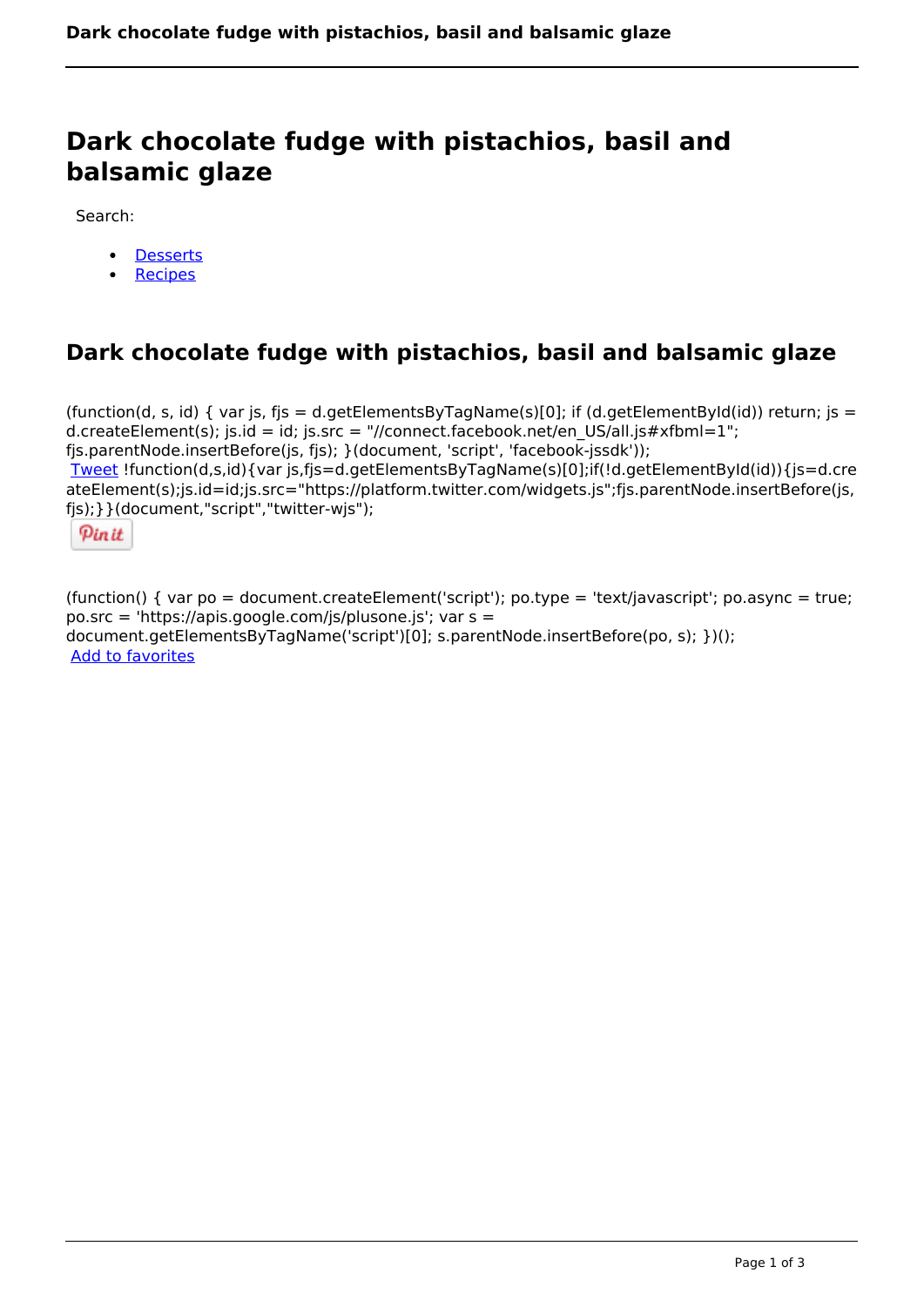## **Dark chocolate fudge with pistachios, basil and balsamic glaze**



Rate this recipe

0 people are cooking this [Count me in](https://www.naturalhealthmag.com.au/flag/flag/favorites/2117?destination=printpdf%2F2117&token=1527257a6981b1851f5ed4be889cc9fd)

Whip up this chocolatey treat without having to turn the oven on! Chocolatey goodness, here we come.

### **Ingredients** Serves 10 to 12

- 200 g [dark chocolate,](http://www.naturalhealthmag.com.au/nourish/double-chocolate-fudge) finely chopped
- $\cdot$  1  $\times$  395 g tin unsweetened condensed milk
- 50 g unsalted butter, chopped
- 1/4 cup (35 g) chopped unsalted [pistachios](http://www.naturalhealthmag.com.au/nourish/raw-chocolate-bark-pomegranate-pistachios)
- Balsamic vinegar glaze, for drizzling
- $\cdot$   $\frac{1}{4}$  cup (small handful) small basil leaves, to serve
- Sea salt

#### **Methods**

Line a 20 cm by 20 cm slice tin with baking paper.

Place the chocolate in a microwave-safe bowl, then melt in the microwave for 30 seconds at a time, stirring as you go, until just melted; it will take 2 to 3 minutes. Fold through the condensed milk and butter until melted and well combined.